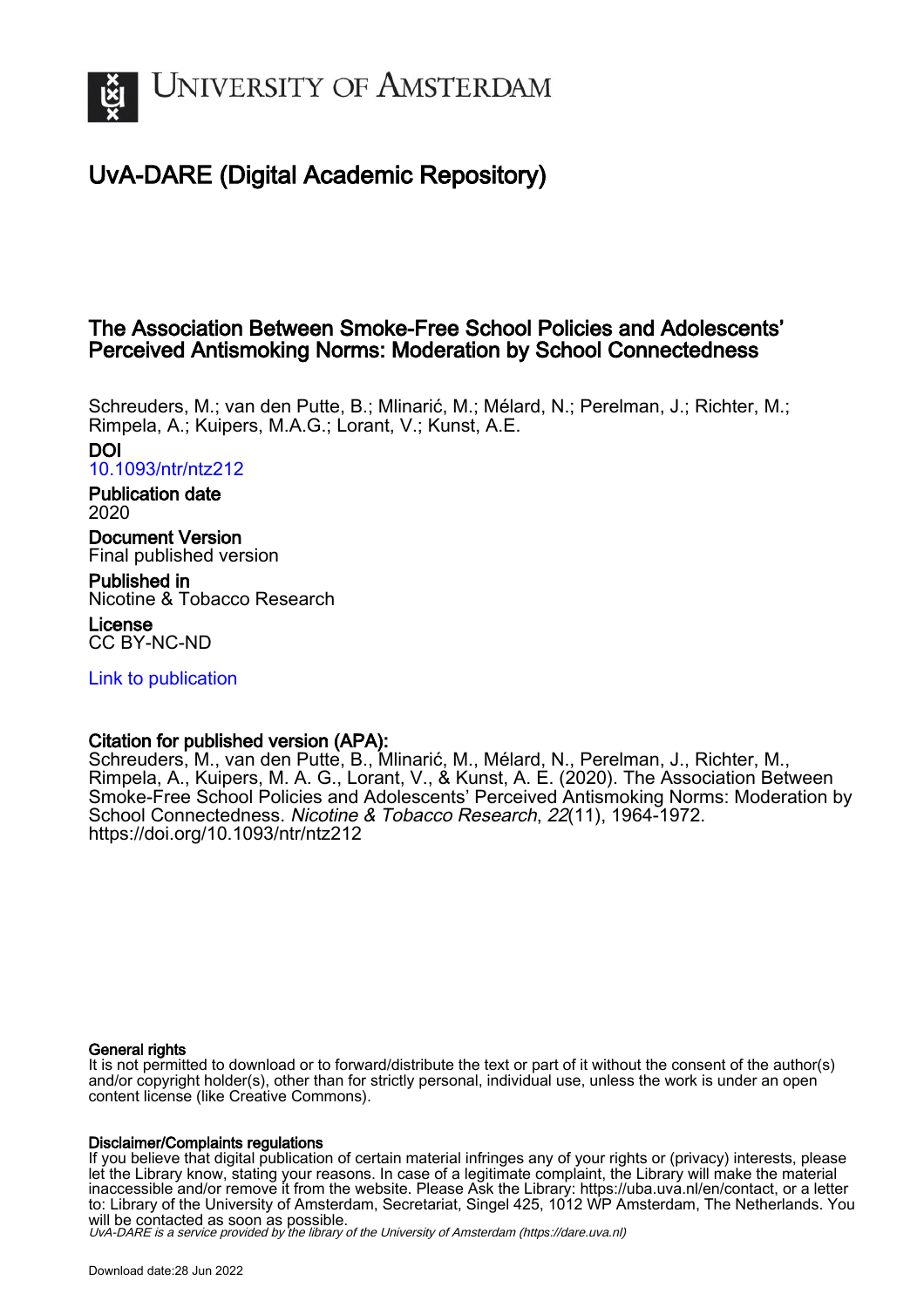

**OXFORD** 

# Original Investigation

# **The Association Between Smoke-Free School Policies and Adolescents' Perceived Antismoking Norms: Moderation by School Connectedness**

**Michael Schreuders MS[c1](#page-1-0) ,Bas van den Putte Ph[D2](#page-1-1) , Martin Mlinarić Ph[D3](#page-1-2) , Nora Mélard MS[c4](#page-1-3), , Julian Perelman Ph[D5](#page-1-4) , Matthias Richter Ph[D3](#page-1-2) , Arja Rimpela PhD[6](#page-1-5)[,7](#page-1-6) , Mirte A. G. Kuipers Ph[D1](#page-1-0) , Vincent Lorant Ph[D4](#page-1-3) , Anton E. Kunst PhD[1](#page-1-0)**

<span id="page-1-3"></span><span id="page-1-2"></span><span id="page-1-1"></span><span id="page-1-0"></span>1 Department of Public Health, Amsterdam Public Health Institute, Amsterdam UMC, University of Amsterdam, Amsterdam, The Netherlands; <sup>2</sup>Faculty of Social and Behavioural Sciences, Department of Communication, University of Amsterdam, Amsterdam, The Netherlands; <sup>3</sup>Institute of Medical Sociology, Medical Faculty, Martin Luther University, Halle-Wittenberg, Germany; <sup>4</sup>Institute of Health and Society, Université Catholique de Louvain, Brussels, Belgium; 5 NOVA National School of Public Health, Public Health Research Centre, Universidade NOVA de Lisboa, Lisbon, Portugal; 6 Faculty of Social Sciences, Unit of Health Sciences, Tampere University, Tampere, Finland; 7 Department of Adolescent Psychiatry, Tampere University Hospital, Tampere, Finland

<span id="page-1-6"></span><span id="page-1-5"></span><span id="page-1-4"></span>Corresponding Author: Michael Schreuders, MSc, Department of Public Health, Academisch Medisch Centrum, Meibergdreef 9, 1105 AZ Amsterdam, The Netherlands. Telephone: 31-20-5661645; E-mail: [m.schreuders@amc.nl](mailto:m.schreuders@amc.nl?subject=)

# **Abstract**

**Introduction:** Many European schools implement smoke-free school policies (SFSPs). SFSPs may decrease adolescent smoking by causing adolescents to perceive stronger antismoking norms, yet there exists no quantitative evidence that indicates for which norms and for whom such effects may occur. This study therefore assessed to what extent adolescents' perceived antismoking norms among best friends, teachers, and society at large were associated with SFSPs, and whether these associations were moderated by adolescents' level of school connectedness.

**Aims and Methods:** Survey data were collected in 2016/2017 on 10,653 adolescents aged 14–16 years old and 315 staff members in 55 schools from seven European cities. Associations of adolescent-perceived SFSPs and staff-reported SFSPs with best friend, teacher, and societal antismoking norms were estimated in multilevel logistic regression models, adjusted for demographics and school-level smoking prevalence. We tested for interaction between school connectedness and SFSPs.

**Results:** Adolescent-perceived SFSPs were positively associated with antismoking norms by teachers (odds ratio [OR]: 1.46, 95% confidence interval [CI]: 1.15–1.85), were negatively associated with antismoking norms by best friends (OR: 0.81, 95% CI: 0.67–0.99), but were not significantly associated with antismoking norms by society at large (OR: 0.87, 95% CI: 0.74–1.02). All interaction tests between adolescent-perceived SFSPs and school connectedness were nonsignificant. Staffreported SFSPs were not associated with any norm and showed no significant interaction with school connectedness.

**Conclusions:** We found that SFSPs are associated with adolescents' perception of more antismoking norms by teachers, but less antismoking norms by best friends, irrespective of adolescents' level of school connectedness.

© The Author(s) 2019. Published by Oxford University Press on behalf of the Society for Research on Nicotine and Tobacco.

This is an Open Access article distributed under the terms of the Creative Commons Attribution-NonCommercial-NoDerivs licence ([http://creativecommons.org/](http://creativecommons.org/licenses/by-nc-nd/4.0/) [licenses/by-nc-nd/4.0/\)](http://creativecommons.org/licenses/by-nc-nd/4.0/), which permits non-commercial reproduction and distribution of the work, in any medium, provided the original work is not altered or transformed in any way, and that the work is properly cited. For commercial re-use, please contact journals.permissions@oup.com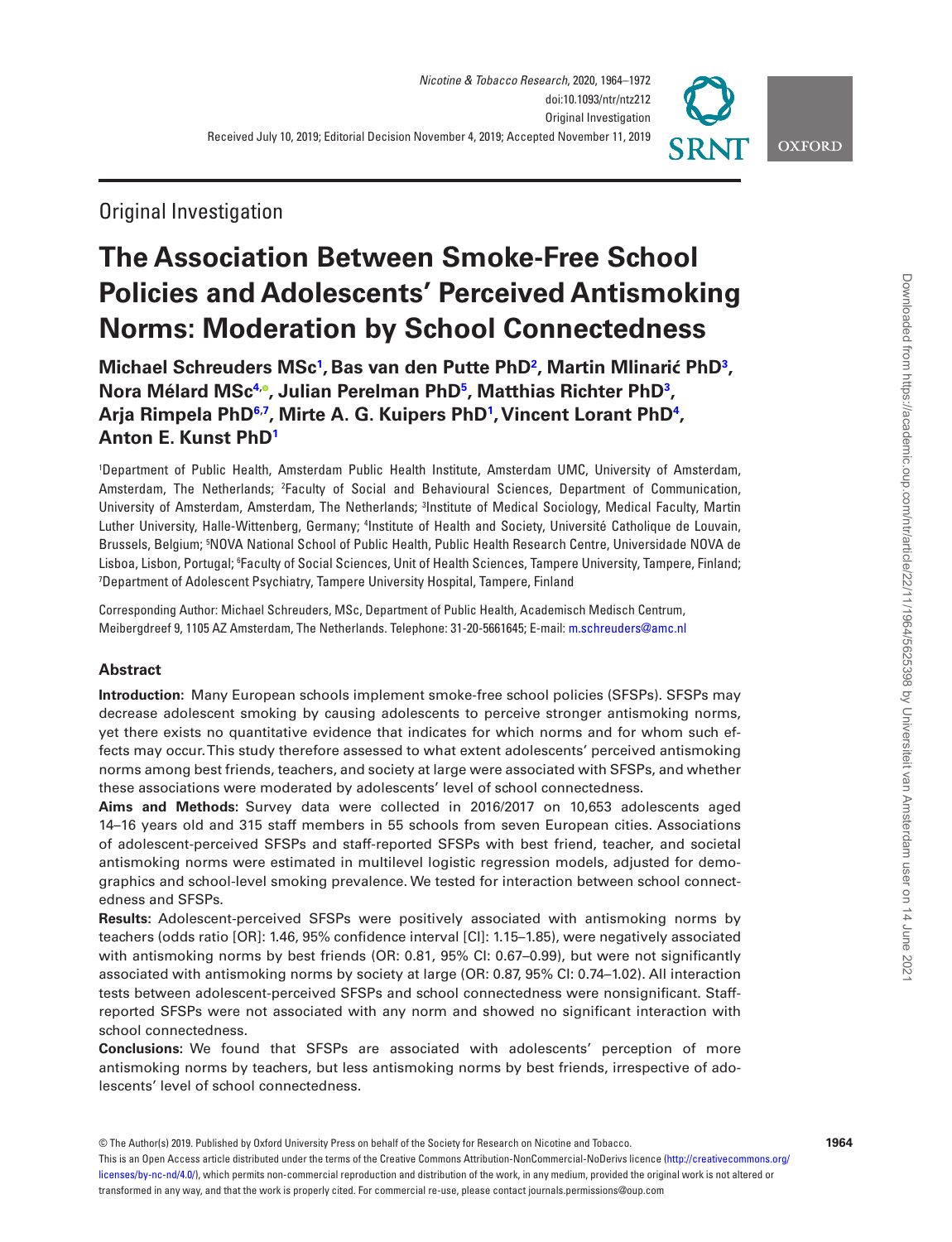**Implications:** Smoke-free school policies, just as many other tobacco control policies, are assumed to foster adolescents' perception of antismoking norms. Still, current evidence does not demonstrate which antismoking norms may be influenced by SFSPs and whether this influence is equal for adolescents with different levels of school connectedness. This study suggests that SFSPs foster adolescents' perception of antismoking norms by teachers, but may concurrently lead to the perception of less antismoking norms by best friends, irrespective of adolescents' school connectedness. SFSPs may therefore need to be complemented with interventions that target antismoking norms in adolescent peer groups.

### **Introduction**

An increasing number of schools in European countries implement smoke-free school policies (SFSPs). SFSPs describe for whom, where, and when smoking is prohibited, and what the consequences are for those who violate the smoking rules. However, there is still no conclusive evidence about the impact of SFSPs on adolescent smoking behavior: previous studies showed positive, no, or even negative associations.<sup>1</sup> Researchers therefore increasingly focus on developing a more refined understanding of the mechanisms through which SFSPs may influence adolescent smoking behavior, under which conditions these mechanisms may occur, and for whom beneficial or harmful mechanisms may occur.<sup>[2–](#page-8-1)[4](#page-8-2)</sup>

A recent literature review identified individual-level mechanisms through which SFSPs may decrease adolescent smoking behavior.<sup>5</sup> One of these was that SFSPs may cause adolescents to perceive stronger antismoking norms. The occurrence of this mechanism would be most likely when schools implement strong SFSPs.<sup>1,[5](#page-8-3)</sup> Strong SFSPs prohibit smoking everywhere on the school area, for everyone, during all school hours, and are strictly enforced. Strong SFSPs thereby communicate a clear norm that school disapproves smoking in all places that fall within their jurisdiction. Weak SFSPs, in contrast, allow adolescents to smoke in certain areas, apply different rules to younger and older adolescents, or do not consistently connect consequences to rule violations, thereby communicating a more ambiguous smoking norm.

Contemporary literature, however, remains unclear about which types of antismoking norms may be influenced by strong SFSPs and whether this influence differs between groups of adolescents. This is an important gap to address because it develops a more refined understanding about how and for whom SFSPs may be beneficial or harmful.

A distinction could be made between adolescents' perception of antismoking norms of best friends, teachers, and society at large. Best friend and teacher norms are known to influence adolescent smoking behaviors<sup>6,[7](#page-8-5)</sup> and such influence of societal norms seems likely as of its strong relation to denormalization and stigmatiza-tion,<sup>[8](#page-8-6)-10</sup> but studies never systematically assessed the associations of these norms with SFSPs. There do exist some qualitative studies that suggest that SFSPs may associate with adolescents' perception of specific types of antismoking norms. First, a qualitative study about adolescents' smoking during school hours described how smokers try to mitigate feelings of shame toward their peers for having to stand at a designated smoking area.<sup>11</sup> Second, qualitative studies linked adolescents' perception of weak SFSPs with the view that teachers do not care about, accept, facilitate, or even encourage adolescent smoking[.12](#page-8-9)–[14](#page-8-10) Last, qualitative studies described (young) adults (ex-)smokers experiencing more societal disapproval and de-valuation since the implementation of smoke-free public policies.<sup>[9](#page-8-11)[,15](#page-8-12)</sup> However, these qualitative studies provide no insights about whether

SFSPs may more strongly influence some antismoking norms than others and included smaller samples selected for specific reasons (eg, only smokers).

One may also expect SFSPs to associate differently with adolescents' perception of antismoking norms for adolescents who show different levels of connectedness to the school. The level of school connectedness may differ considerably between individuals within the same school $16,17$  and feeling connected to the school (vs. unconnected) has been associated with lower odds of smoking susceptibility and lower risk of smoking initiation[.18](#page-8-15)–[20](#page-8-16) Feeling connected to the school was argued to protect adolescents against smoking because of a social bond of attachment and commitment that exists between adolescents and the school, which facilitates adolescents' aligning of their norms, values, and behaviors with those held and practiced by the school.<sup>21</sup> Contrariwise, unconnected adolescents tend to attach and commit to antischool norms, values and behaviors, and thinking and doing the opposite of what school health interventions aim to achieve may be perceived as a marker of status[.22](#page-8-18) This may imply that SFSPs may have no or even adverse effects on the perception of antismoking norms among unconnected adolescents.

We used data from 55 schools in seven European cities, allowing for sufficient variation in strength of SFSPs. First, we assessed to what extent the strength of SFSPs is associated with adolescents' perception of antismoking norms by best friends, teachers, and society at large. Second, we assessed the moderation of the association between SFSPs and smoking norms by adolescents' level of school connectedness.

#### **Methods**

#### Data

Data were collected in the school year 2016–2017 as part of the SILNE-R project ([http://silne-r.ensp.org\)](http://silne-r.ensp.org). Seven European cities were chosen in seven European countries: Namur (Belgium), Tampere (Finland), Hannover (Germany), Dublin (Ireland), Latina (Italy), Amersfoort (the Netherlands), and Coimbra (Portugal). These cities were chosen as they reflect the respective national averages in terms of demography, unemployment rate, income, and proportion of migrants[.23](#page-8-19) A total of 55 secondary schools were included, 6–12 in each city.

Self-administered paper and pencil questionnaires were completed in the classroom, under surveillance of a teacher or research assistant, by all adolescents within a school in the two grades that mainly enrolled students aged 14–16. The total adolescent population consisted of 13 061 adolescents. The participation rate was 79.9%.

Adolescents were excluded from the analysis if they were aged 12, 13, 17, 18, or 19 years (*n* = 1680). Due to the sampling in specific grades, younger and older adolescents probably are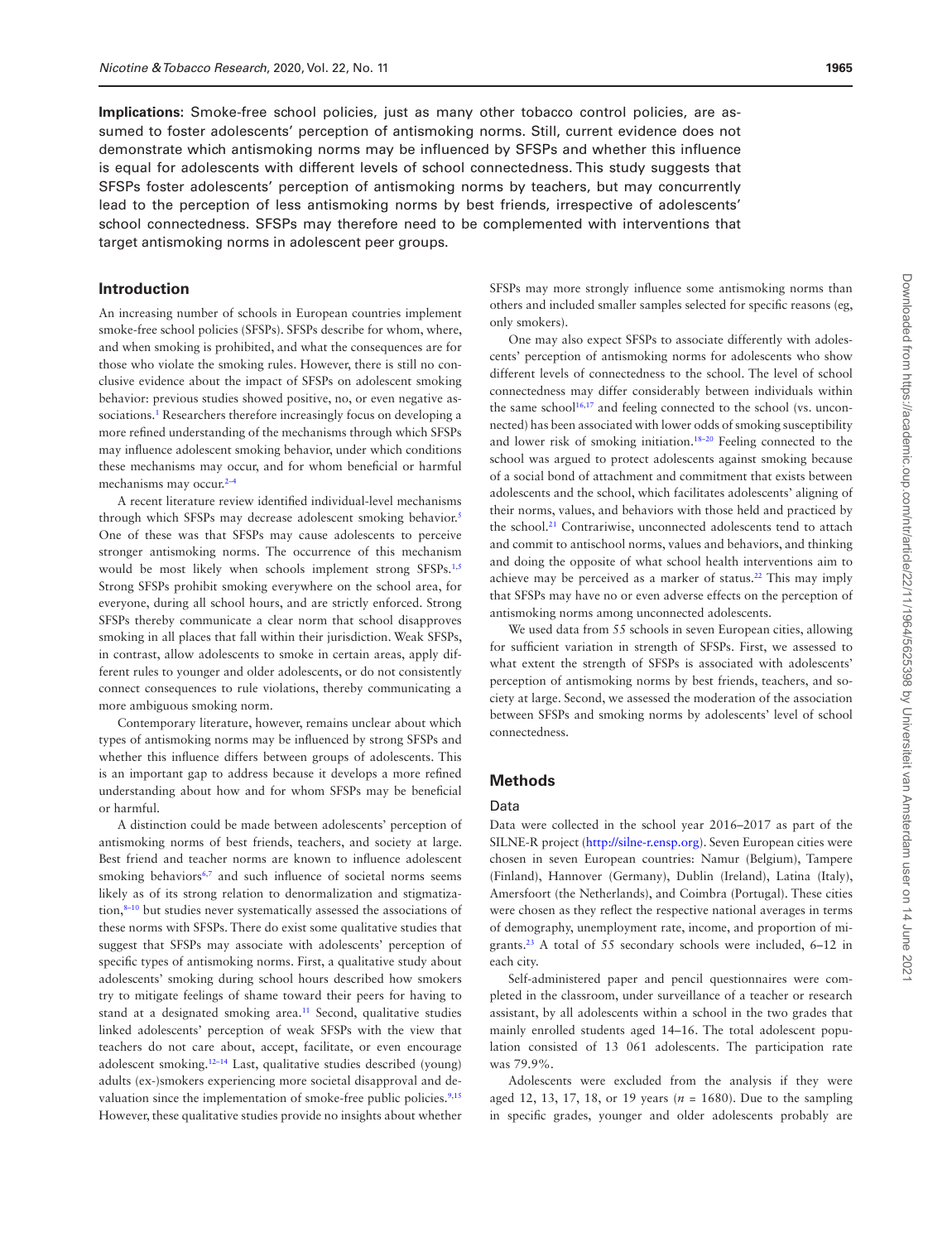nonrepresentative of their respective age groups. For instance, older adolescents could be the more problematic and difficult subset of older adolescents who have to repeat a grade. Another reason for exclusion was that these age groups were unevenly distributed over the cities, most likely due to differences in country's educational systems.

Adolescents were also excluded if they had missing information on any of the following: gender  $(n = 15)$ , smoking status  $(n = 60)$ , two or more statements on the school connectedness scale  $(n = 166)$ , or any of the outcome variables ( $n = 487$ ). The analysis included a total of 10 653 adolescents across the 55 schools.

Self-administered paper and pencil questionnaires were also distributed among staff members  $(N = 315)$  of the same schools. Staff members could be in teaching positions, senior management positions, and supportive positions (eg, janitors, care professionals). The aim was to include at least one staff member in each of these functions, yet the persons within each of the functions were selected conveniently. The majority of respondents were teachers. Staff in one Finnish low-socioeconomic status school did not provide data, and therefore, the Finnish researchers that collected the data in this school filled out the form indicating the school rules.

#### Ethical Approval

All procedures were in accordance with the ethical standards of the respective institutional and/or national research committees and in accordance with the Helsinki Declaration and its later amendments or comparable ethical standards. Ethical approval was obtained separately for each of the cities to comply with the national standards [\(Supplementary File 1](http://academic.oup.com/ntr/article-lookup/doi/10.1093/ntr/ntz212#supplementary-data)).

#### Variables

#### **Outcome Variables**

Adolescents' perception of antismoking norms by best friends and teachers were determined by the questions: "How would your [best friends/teachers] react if they thought/knew you were smoking?". For best friends and teachers, a separate variable was created in which the four possible answers were dichotomized into strong antismoking norm (*they [would] disapprove a lot* [coded 1]), versus no strong antismoking norm (*they [would] approve, they [would] not mind,* or *they [would] disapprove a little* [coded 0]). These questions are based on numerous studies asking adolescents about their perceptions of (dis)approval by significant others.<sup>24</sup>

We dichotomized all outcome variables because the values for teacher antismoking norms were not normally distributed. Also, we wanted to focus on strong antismoking norms because the meaning of *they (would) not mind* and *they (would) disapprove a little* was relatively close, and we preferred a clearer cut-off point.

Adolescents' perception of antismoking norms by society at large was determined by the statement: "Most people think less of a person who smokes". The four possible answers were dichotomized into strong antismoking norm (*strongly agree* [coded 1]), versus no strong antismoking norm (*agree*, *disagree*, or *strongly disagree* [coded 0]). This statement was based on a widely used scale to assess the perceived stigmatization of people with a mental illness.<sup>10</sup>

#### **School-Level Independent Variables**

The strength of SFSPs were measured independently from both staff and adolescent perspectives, as staff reports may represent the existing rules that staff members are aware of, and the perspective of adolescent may reflect the actual implementation of SFSPs.[25](#page-9-1)[,26](#page-9-2) Government legislation in each of the participating cities banned smoking in the school area at the time of data collection. The only exception was Amersfoort (the Netherlands), though most schools in Amersfoort voluntarily prohibited smoking on the premises.

Staff-reported SFSPs measured the smoking rules that, according to staff members, apply to adolescents and staff members during school hours. Individual staff members answered eight relevant questions. Six questions measured whether the smoking policy applied for (1) adolescents and/or (2) staff members at, respectively, three places: (1) in the school building (2) on the school premises, parking lots and sport fields and (3) during events organized by school that take place outside the school area. Each item was worth 0.5 point if answered *Yes*. Two questions asked whether there is a smoking room or area for (1) adolescents and/or (2) staff members, worth 0.5 point each when answered *No*. An aggregated mean score, calculated by summing the means of all staff members within a school was assigned for each, with a minimum of zero (weakest) and maximum of four (strongest).

Adolescents answered four questions about SFSPs. The first question was about the rules on adolescent smoking. (1) "Are adolescents allowed to smoke on the school premises?" Answer options were: *No, adolescents are not allowed to smoke and this is strictly enforced*; *No, adolescents are not allowed to smoke, but this rule is not strictly enforced*; *Yes, adolescents are allowed to smoke in certain areas, Yes, adolescents are allowed to smoke anywhere on the school premises* and *Don't know*, receiving 1, 1, 0.5, 0, and 0 points, respectively. The option Don't know received 0 points because it denotes that adolescents cannot benefit from the thought that adolescent smoking is prohibited. Not only the first, but also the second answer received one point, because we used this question for measuring the formal rules adolescents think that apply, irrespective of their actual enforcement. Enforcement was, in turn, measured more adequately by the second question: (2) "How often do you see adolescents smoking on school premises?" Possible answers were: *never*, *sometimes*, *often*, and *always*, receiving 1, 0.5, 0, and 0 points per statement, respectively. The options often and always were treated equally because both indicate a weak enforcement of the rules. The same questions were asked for teacher smoking. (3) "Are teachers allowed to smoke on the school premises?" Response options were: *No, teachers are not allowed to smoke*; *Yes, teachers are allowed to smoke in certain areas*; *Yes, teachers are allowed to smoke anywhere on the school premises*; and *Don't know*, receiving 1, 0.5, 0, and 0 points, respectively. The option Don't know received 0 points because it denotes that adolescents cannot benefit from the thought that teacher smoking is prohibited. (4) "How often do you see teachers smoking on school premises?", with the same response options as for the second question. We first calculated an aggregated mean score per question and per school, excluding the individuals with missing values from each calculation (ie, no exclusion from the sample), by summing and averaging the scores for all adolescents within a school. Then, for each school an overall score was calculated by the sum of the abovementioned aggregate scores, varying between 0 (weakest) and 4 (strongest).

Weekly smoking prevalence among all respondents in the same school was included as a school-level confounder. We did not control for adolescents' own smoking status because this may be influenced by the outcome measure of interest, that is, their perception of antismoking norms, particularly those of best friends.

#### **Individual-Level Independent Variables**

School connectedness was determined by five statements based on a validated scale<sup>27</sup>: "I feel close to people at my school," "I feel I am part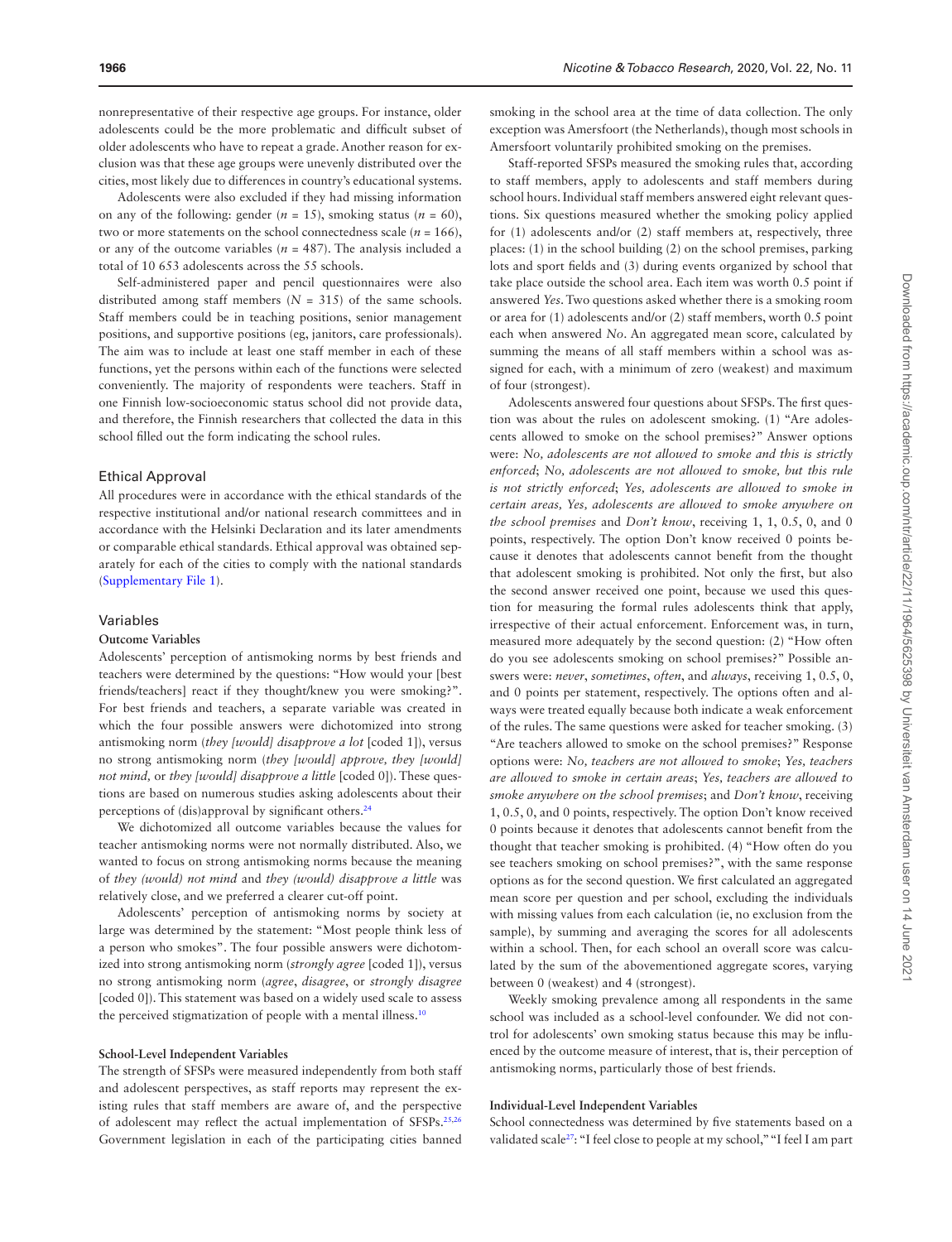of my school," "I am happy to be at my school," "I feel the teachers at my school treat me fairly," and "I feel safe in my school." Adolescents could answer *strongly agree*, *agree*, *disagree*, or *strongly disagree* to each statement, receiving 1–4 points per statement, respectively. A school connectedness score was calculated as the sum of all items, divided by the number of statements an adolescent answered, with higher scores indicating less school connectedness. Adolescents were then categorized into two groups: connected (1.00–2.00) and unconnected (2.20–4.00), so that those categorized as connected on average responded between *strongly agree* and *agree*.

Age (in years), gender, city, parents' migration background (zero, one, or two parents not from country of residence), parental smoking (zero, one, or two smokers), mother's educational level, and father's educational level were measured as possible confounders at the individual level.[28](#page-9-4) We did not control for smoking by siblings and friends because these likely are subject to the same SFSPs.<sup>28</sup> Adolescentreported parental educational level was measured in country-specific categories that were later standardized into low, middle, and high education. In most countries, low corresponded with primary school and/or lower level of secondary school, middle corresponded to higher level of secondary school and/or lower level college, and high corresponded to college or university degree.<sup>[29](#page-9-5)</sup>

#### Statistical Analysis

First, antismoking norms were described by level of SFSPs implementation divided into tertiles, for adolescent-perceived (1.34–2.29; 2.30–2.90; 2.91–3.70) and staff-reported (1.50–2.85; 2.90–3.40; 3.50–4.00) SFSPs separately.

Second, we tested the associations of continuous variables of adolescent-perceived and staff-reported SFSPs with antismoking norms, using multilevel logistic regression models, presenting odds ratio (ORs) with 95% confidence intervals (CIs). We adjusted the model for age, gender, city, parents' migration background, parental smoking, mother's educational level, father's educational level, school connectedness, and school-level adolescent smoking prevalence. Also, a random intercept at the school level was included to account for variation in smoking norms between schools that were not accounted for by the included variables. The analysis thereby controlled for differences between cities with respect to diverse factors such as cultural backgrounds and educational systems.

Third, we derived the association between SFSPs and smoking norms separately for adolescents who feel relatively connected and unconnected to the school, from models that included interaction between school connectedness and adolescent-perceived and, respectively, staff-reported SFSPs. We adjusted for the same variables as in the model described above.

We performed two sensitivity analyses. First, we included SFSPs as tertiles when assessing their association with antismoking norms. These associations were similar to those reported for continuous variables of SFSPs. Second, we included school connectedness as tertiles instead of a continuous variable. We found similar interactions for both ways.

R version 3.4.3 was used for the analyses.

#### **Results**

[Table 1](#page-5-0) presents the characteristics of the study population and the distribution of these characteristics according to adolescentperceived SFSPs and staff-reported SFSPs. The median age of adolescents was 15 years. There were slightly more girls than boys. The overall weekly smoking prevalence was 10.1%. Smoking prevalence in schools with strong, intermediate, and weak adolescent-perceived SFSPs was 6.2%, 9.0%, and 14.0%, respectively. For strong, intermediate, and weak staff-reported SFSPs, it was 8.4%, 8.1%, and 12.8%, respectively. A third of adolescents were categorized as unconnected to their school.

[Supplementary File 2](http://academic.oup.com/ntr/article-lookup/doi/10.1093/ntr/ntz212#supplementary-data) presents the number of schools per tertile of adolescent-perceived and staff-reported SFSPs over the different cities. Finland had the highest percentage of schools with strong adolescent-perceived SFSPs, whereas those in Italy were perceived as the weakest. Staff-reported SFSPs were strongest in Finland and weakest in the Netherlands. The correlation between adolescentperceived SFSPs and staff-reported SFSPs was 0.44.

[Table 2](#page-5-1) presents the distribution of adolescents across the scores for antismoking norms by best friends, teachers, and society at large, according to adolescent-perceived SFSPs and staff-reported SFSPs. Overall, 25.8% of adolescents perceived antismoking norms by best friends, 41.8% by teachers, and 12.6% by society at large. There is a clear pattern of more antismoking teacher norms with increases in adolescent-perceived and staff-reported SFSPs. No clear patterns can be distinguished for best friends and society at large.

[Table 3](#page-6-0) presents associations between adolescent-perceived SFSPs and norms, controlling for school connectedness, sociodemographics, school smoking prevalence, and city. Adolescent-perceived SFSPs was positively associated with antismoking norms by teachers (OR: 1.46, 95% CI: 1.15–1.85), negatively with antismoking norms by best friends (OR: 0.81, 95% CI: 0.67–0.99), but not significantly with antismoking norms by society at large (OR: 0.87, 95% CI: 0.74–1.02). Staff-reported SFSPs, adjusted for the same covariates, was not associated with antismoking norms by best friends (OR: 0.97, 95% CI: 0.90–1.05), teachers (OR: 1.03, 95% CI: 0.93–1.14), and society at large (OR: 1.02, 95% CI: 0.96–1.09) (not reported in a table).

[Table 3](#page-6-0) also presents associations between norms and other covariates. Adolescents aged 14 perceived stronger antismoking norms by all three actors than older adolescents. Females perceived stronger antismoking norms by best friends and teachers, whereas males perceived stronger antismoking norms by society at large. Adolescents whose parents smoke perceived weaker antismoking norms by best friends and society at large than those without smoking parents. Parental smoking was not associated with adolescents' perception of antismoking norms by teachers. There was no clear trend in the association between mother's/father's educational level and antismoking norms. Adolescents in school with a higher smoking prevalence perceived weaker antismoking norms by best friends and teachers, but stronger antismoking norms by society at large.

[Table 4](#page-7-0) presents the associations between SFSPs and norms per subgroup of school connectedness. We found positive associations (ie, more antismoking) between adolescent-perceived SFSPs and antismoking norms by teachers for both connected (OR: 1.44, 95% CI: 1.12–1.83) and unconnected (OR: 1.52, 95% CI: 1.16–2.00) adolescents. There was a negative association between adolescentperceived SFSPs and antismoking norms by best friends for unconnected adolescents (OR: 0.74, 95% CI: 0.58–0.94), but not for connected adolescents (OR: 0.84, 95% CI: 0.69–1.03). All other associations were statistically nonsignificant.

[Table 5](#page-7-1) presents the ORs for interaction between SFSPs and school connectedness. Adolescent-perceived SFSPs showed no significant interaction with school connectedness for the antismoking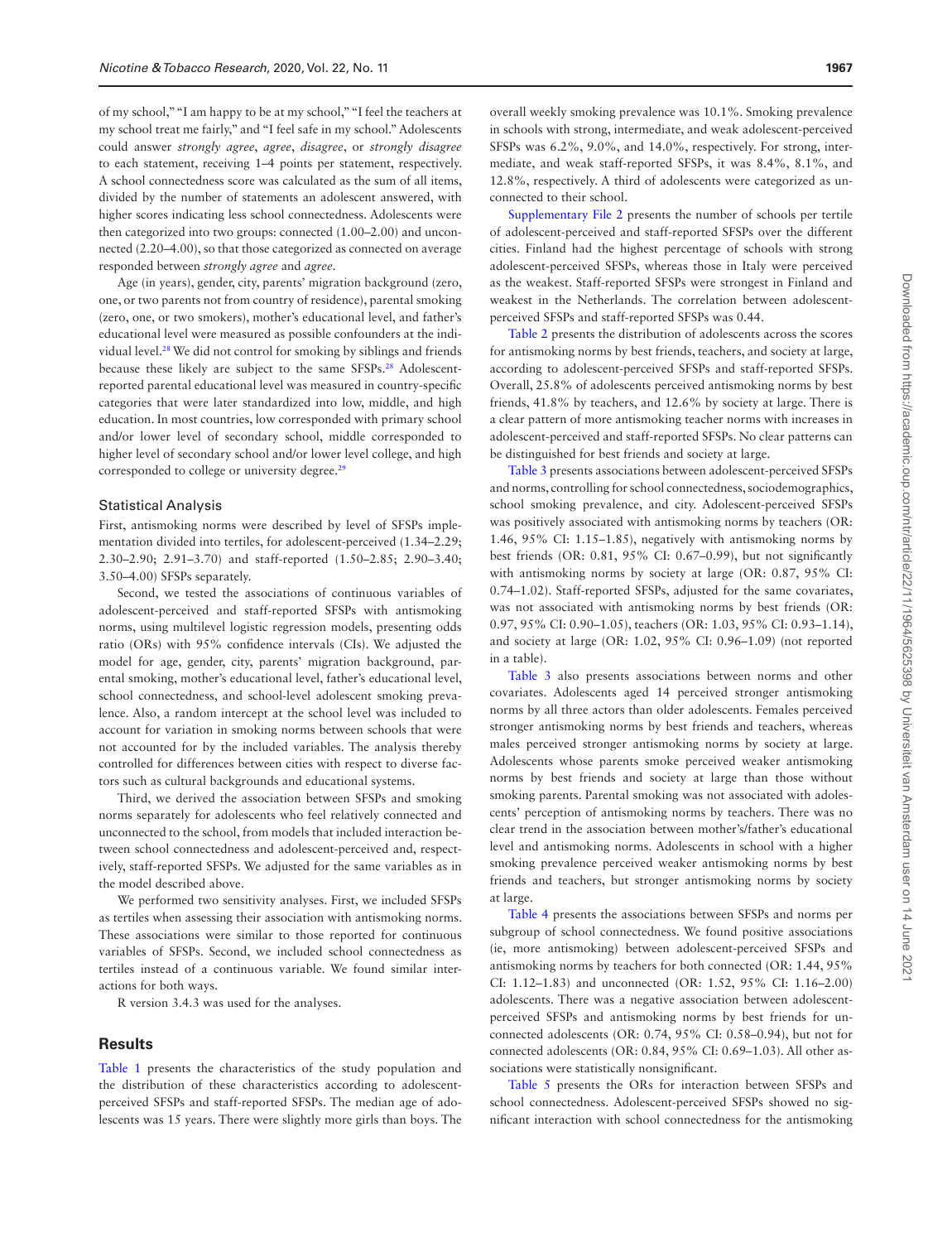<span id="page-5-0"></span>

|  |  |  |  |  |  | <b>Table 1</b> . Sample Characteristics School Smoking Prevalence, Stratified by Adolescent-Perceived SFSPs and Staff-Reported SFSPs |
|--|--|--|--|--|--|--------------------------------------------------------------------------------------------------------------------------------------|
|--|--|--|--|--|--|--------------------------------------------------------------------------------------------------------------------------------------|

|                        | Total population | Adolescent-perceived SFSPs |                      |                | Staff-reported SFSPs |                      |            |
|------------------------|------------------|----------------------------|----------------------|----------------|----------------------|----------------------|------------|
|                        | (%)              | Weak (%)                   | Intermediate $(\% )$ | Strong $(\% )$ | Weak $(\% )$         | Intermediate $(\% )$ | Strong (%) |
| Total $(N)$            | 10 653           | 3949                       | 3854                 | 2850           | 4260                 | 2569                 | 3824       |
| (%)                    | 100.0            | 37.1                       | 36.2                 | 26.7           | 40.0                 | 24.1                 | 35.9       |
| Age                    |                  |                            |                      |                |                      |                      |            |
| 14                     | 31.9             | 34.0                       | 34.4                 | 31.6           | 41.6                 | 27.0                 | 31.3       |
| 15                     | 45.6             | 39.2                       | 33.9                 | 27.0           | 39.5                 | 23.9                 | 36.6       |
| 16                     | 22.5             | 37.2                       | 43.4                 | 19.4           | 38.7                 | 20.4                 | 40.9       |
| Gender                 |                  |                            |                      |                |                      |                      |            |
| Female                 | 51.2             | 38.4                       | 32.1                 | 29.5           | 35.7                 | 25.4                 | 38.8       |
| Male                   | 48.8             | 35.7                       | 40.4                 | 23.9           | 44.5                 | 22.7                 | 32.8       |
| City                   |                  |                            |                      |                |                      |                      |            |
| Namur                  | 13.6             | 0.0                        | 73.9                 | 26.1           | 54.4                 | 25.0                 | 19.5       |
| Tampere                | 15.1             | 0.0                        | 29.1                 | 70.9           | 0.0                  | 13.6                 | 86.4       |
| Hannover               | 9.9              | 7.1                        | 55.8                 | 37.1           | 18.6                 | 65.8                 | 15.6       |
| Dublin                 | 16.6             | 6.7                        | 48.6                 | 44.6           | 29.2                 | 29.4                 | 41.4       |
| Latina                 | 15.6             | 100.0                      | 0.0                  | 0.0            | 76.2                 | 3.4                  | 20.4       |
| Amersfoort             | 15.8             | 81.5                       | 18.5                 | 0.0            | 81.5                 | 18.5                 | 0.0        |
| Coimbra                | 13.4             | 50.6                       | 38.7                 | 10.8           | 7.2                  | 28.3                 | 64.6       |
| Migration background   |                  |                            |                      |                |                      |                      |            |
| None                   | 76.4             | 39.8                       | 34.3                 | 25.9           | 40.9                 | 21.9                 | 37.2       |
| One parent             | 12.3             | 30.4                       | 39.2                 | 30.4           | 39.3                 | 26.0                 | 34.7       |
| Two parents            | 11.3             | 25.9                       | 44.4                 | 28.7           | 34.5                 | 36.8                 | 28.7       |
| Parental smoking       |                  |                            |                      |                |                      |                      |            |
| No smoker              | 65.7             | 35.7                       | 34.7                 | 29.6           | 40.6                 | 22.9                 | 36.5       |
| One smoker             | 22.3             | 39.8                       | 37.9                 | 22.3           | 40.0                 | 25.2                 | 34.8       |
| Two smokers            | 12.0             | 39.6                       | 40.7                 | 19.7           | 36.5                 | 28.7                 | 34.7       |
| Mother education level |                  |                            |                      |                |                      |                      |            |
| Low                    | 13.1             | 56.6                       | 35.1                 | 8.3            | 41.5                 | 27.2                 | 31.3       |
| Middle                 | 32.4             | 39.2                       | 37.8                 | 23.1           | 39.3                 | 22.9                 | 37.8       |
| High                   | 39.5             | 32.7                       | 33.4                 | 33.9           | 42.6                 | 22.6                 | 34.8       |
| Unknown                | 15.0             | 26.9                       | 41.0                 | 32.0           | 33.4                 | 27.7                 | 38.7       |
| Father education level |                  |                            |                      |                |                      |                      |            |
| Low                    | 17.2             | 51.8                       | 37.7                 | 10.6           | 40.4                 | 24.6                 | 35.0       |
| Middle                 | 29.2             | 39.7                       | 36.4                 | 23.8           | 39.6                 | 22.9                 | 37.5       |
| High                   | 35.4             | 33.6                       | 31.4                 | 35.1           | 44.4                 | 22.1                 | 33.6       |
| Unknown                | 18.2             | 25.8                       | 43.7                 | 30.5           | 31.6                 | 29.7                 | 38.7       |
| School connectedness   |                  |                            |                      |                |                      |                      |            |
| Connected              | 66.3             | 38.4                       | 34.2                 | 27.5           | 41.1                 | 23.2                 | 35.7       |
| Unconnected            | 33.7             | 34.5                       | 40.1                 | 25.4           | 37.7                 | 26.0                 | 36.3       |
| Smoking prevalence     |                  |                            |                      |                |                      |                      |            |
| $\%$                   | 10.1%            | 14.0                       | 9.0                  | 6.2            | 12.8                 | 8.1                  | 8.4        |

Percentages is rows. SFSPs = smoke-free school policies.

<span id="page-5-1"></span>**Table 2.** Individual-Level Antismoking Norms (in %) at the Best Friend, Teacher, and Societal Levels, Stratified by Adolescent-Perceived SFSPs and Staff-Reported SFSPs

|                       | Total population | Adolescent-perceived SFSPs |              |        | Staff-reported SFSPs |              |        |
|-----------------------|------------------|----------------------------|--------------|--------|----------------------|--------------|--------|
|                       |                  | Weak                       | Intermediate | Strong | Weak                 | Intermediate | Strong |
| Total                 | 100.0            | 37.1                       | 36.2         | 26.7   | 40.0                 | 24.1         | 35.9   |
| Best friend norms     |                  |                            |              |        |                      |              |        |
| No strong antismoking | 74.2             | 79.0                       | 69.7         | 73.6   | 76.5                 | 68.9         | 75.3   |
| Strong antismoking    | 25.8             | 21.0                       | 30.3         | 26.4   | 23.5                 | 31.1         | 24.7   |
| Teacher norms         |                  |                            |              |        |                      |              |        |
| No strong antismoking | 58.2             | 66.7                       | 58.7         | 45.5   | 64.1                 | 57.6         | 51.9   |
| Strong antismoking    | 41.8             | 33.3                       | 41.3         | 54.5   | 35.9                 | 42.4         | 48.1   |
| Societal norms        |                  |                            |              |        |                      |              |        |
| No strong antismoking | 87.4             | 89.2                       | 84.9         | 88.4   | 86.7                 | 84.2         | 90.3   |
| Strong antismoking    | 12.6             | 10.8                       | 15.1         | 11.6   | 13.3                 | 15.8         | 9.7    |

Percentages in columns. SFSPs = smoke-free school policies.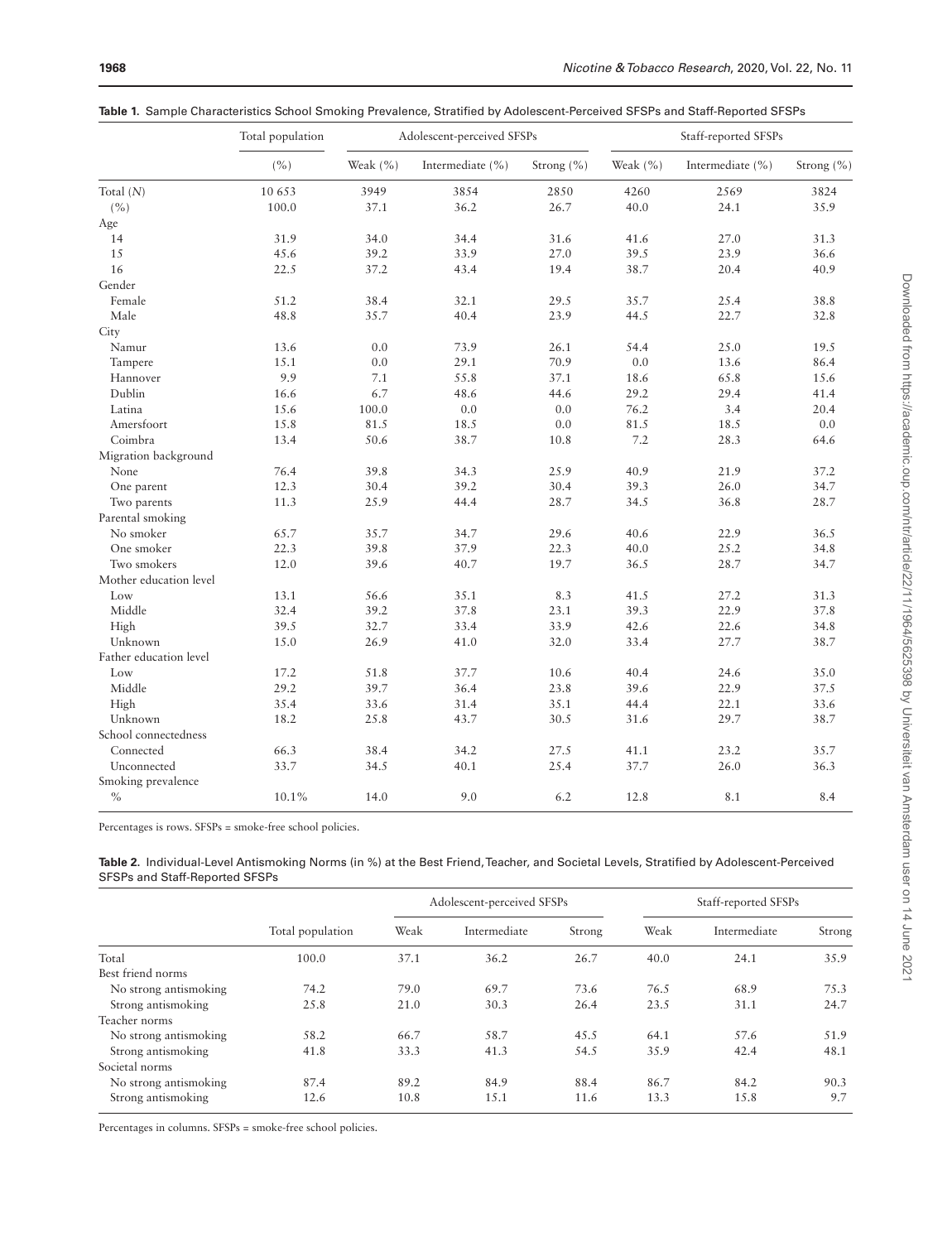|                            | Odds ratio (95% confidence interval) |                          |                       |  |  |
|----------------------------|--------------------------------------|--------------------------|-----------------------|--|--|
|                            | Best friend norms                    | Teacher norms            | Societal norms        |  |  |
| Adolescent-perceived SFSPs | $0.81(0.67-0.99)$ *                  | $1.46(1.15-1.85)^*$      | $0.87(0.74 - 1.02)$   |  |  |
| School connectedness       |                                      |                          |                       |  |  |
| Connected                  | Ref.                                 | Ref.                     | Ref.                  |  |  |
| Unconnected                | $0.74(0.67-0.82)$ *                  | $0.64(0.58 - 0.71)^*$    | $0.86(0.76 - 0.98)^*$ |  |  |
| Age                        |                                      |                          |                       |  |  |
| 14                         | Ref.                                 | Ref.                     | Ref.                  |  |  |
| 15                         | $0.76(0.68 - 0.85)^*$                | $0.82(0.74 - 0.91)^*$    | $1.00(0.87 - 1.14)$   |  |  |
| 16                         | $0.70(0.61 - 0.80)^*$                | $0.70(0.61 - 0.80)^*$    | $0.76(0.63 - 0.90)^*$ |  |  |
| Gender                     |                                      |                          |                       |  |  |
| Female                     | Ref.                                 | Ref.                     | Ref.                  |  |  |
| Male                       | $0.52(0.47-0.58)$ *                  | $0.90(0.83 - 0.99)^*$    | $1.30(1.16 - 1.47)^*$ |  |  |
| City                       |                                      |                          |                       |  |  |
| Namur                      | Ref.                                 | Ref.                     | Ref.                  |  |  |
| Tampere                    | $0.32(0.24 - 0.43)^*$                | $2.91(2.02 - 4.20)^*$    | $0.38(0.29 - 0.50)^*$ |  |  |
| Hannover                   | $0.43(0.31-0.59)$ *                  | $1.62$ $(1.12 - 2.34)$ * | $1.93(1.51 - 2.47)^*$ |  |  |
| Dublin                     | $0.95(0.70-1.29)$                    | $10.01(6.76 - 14.83)^*$  | $0.80(0.62 - 1.03)$   |  |  |
| Latina                     | $0.28(0.20-0.40)^*$                  | $2.63$ $(1.70 - 4.09)^*$ | $0.14(0.10-0.20)$ *   |  |  |
| Amersfoort                 | $0.33(0.23 - 0.49)^*$                | $1.93(1.22 - 3.08)^*$    | $1.08(0.81 - 1.44)$   |  |  |
| Coimbra                    | $0.66(0.48 - 0.89)^*$                | $2.29(1.55-3.38)^{*}$    | $0.50(0.38 - 0.65)^*$ |  |  |
| Migration background       |                                      |                          |                       |  |  |
| None                       | Ref.                                 | Ref.                     | Ref.                  |  |  |
| One parent                 | $1.07(0,93-1.22)$                    | $0.95(0.83 - 1.09)$      | $1.01(0.85 - 1.21)$   |  |  |
| Two parents                | $1.32(1.14 - 1.53)^*$                | $0.82(0.71 - 0.95)^*$    | $1.30(1.09-1.54)$ *   |  |  |
| Parental smoking           |                                      |                          |                       |  |  |
| No smoker                  | Ref.                                 | Ref.                     | Ref.                  |  |  |
| One smoker                 | $0.76(0.68 - 0.86)^*$                | $1.08(0.97-1.20)$        | $0.80(0.69 - 0.93)^*$ |  |  |
| Two smokers                | $0.63(0.54 - 0.73)^*$                | $1.14(1.00-1.31)$        | $0.80(0.66 - 0.98)^*$ |  |  |
| Mother's education level   |                                      |                          |                       |  |  |
| Low                        | Ref.                                 | Ref.                     | Ref.                  |  |  |
| Middle                     | $0.93(0.79 - 1.10)$                  | $0.96(0.83 - 1.09)$      | $0.96(0.77 - 1.19)$   |  |  |
| High                       | $1.01(0.85 - 1.20)$                  | $0.82(0.71 - 0.95)^*$    | $1.02(0.81 - 1.28)$   |  |  |
| Unknown                    | $1.05(0.85 - 1.30)$                  | $0.93(0.76 - 1.14)$      | $1.11(0.85 - 1.45)$   |  |  |
| Father's education level   |                                      |                          |                       |  |  |
| Low                        | Ref.                                 | Ref.                     | Ref.                  |  |  |
| Middle                     | $1.01(0.87 - 1.18)$                  | $1.00(0.87 - 1.15)$      | $0.99(0.81 - 1.22)$   |  |  |
| High                       | $1.16(0.99 - 1.36)$                  | $1.14(0.98 - 1.33)$      | $1.06(0.86 - 1.30)$   |  |  |
| Unknown                    | $1.10(0.91 - 1.33)$                  | $1.14(0.96 - 1.37)$      | $0.98(0.77-1.25)$     |  |  |
| School smoking prevalence  |                                      |                          |                       |  |  |
| (per 10% increase)         | $0.87(0.77-1.00)^*$                  | $0.81(0.70-0.95)^*$      | $1.16(1.03 - 1.32)^*$ |  |  |

#### <span id="page-6-0"></span>**Table 3.** Associations Between Adolescent-Perceived SFSPs and the Antismoking Norm Outcomes, While Controlling for All Covariates

Odds ratio represents the odds of strong antismoking norms (vs. no strong antismoking norm) with a one point higher score for the covariate. SFSPs = smoke-free school policies.

\*Statistical significance at the .05 level.

norms by best friends (OR: 0.88, 95% CI: 0.73–1.06), teachers (OR: 1.06, 95% CI: 0.89–1.26), and society at large (OR: 0.93, 95% CI: 0.75–1.16). Staff-reported SFSPs also showed no significant interaction with the school connectedness for antismoking norms by best friends (OR: 0.98, 95% CI: 0.91–1.06), teachers (OR: 1.02, 95% CI: 0.95–1.09), and society at large (OR: 0.96, 95% CI: 0.87–1.05).

## **Discussion**

#### Key Findings

Adolescent-perceived SFSPs associated with higher odds of perceiving antismoking norms by teachers, with lower odds of perceiving antismoking norms by best friends, but not significantly with perceiving antismoking norms by society at large. Adolescentperceived SFSPs showed no significant interaction with school connectedness. Staff-reported SFSPs did not associate with any perceived antismoking norm.

## Limitations

Four limitations should be taken into account when interpreting the findings. First, our main independent variable, SFSPs, was measured at the school level. Due to the relatively low number of schools (55 in total), the statistical power at the school-level may have been limited. More precise effect estimates would have been reported with a larger number of schools.

Second, the survey statements used for the measurement of SFSPs did not include some city-specific nuances. One example is that schools in Tampere prohibit any smoking during the school hours, including smoking outside the school premises. Another example is that schools in Amersfoort apply different rules for different age groups.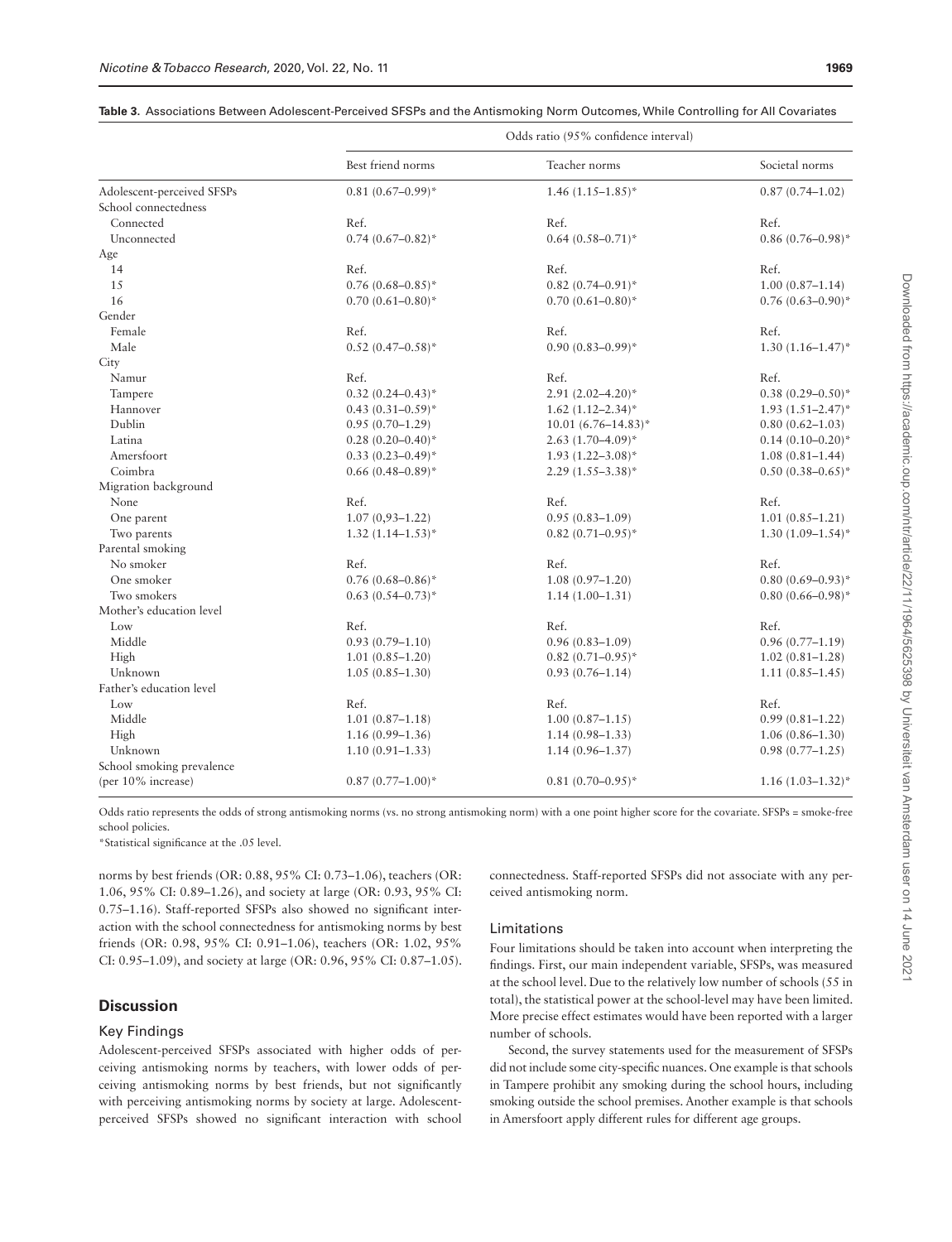|                                   | Odds ratio (95% confidence interval) |                     |                       |                     |  |
|-----------------------------------|--------------------------------------|---------------------|-----------------------|---------------------|--|
|                                   | Total population                     | Best friend norms   | Teacher norms         | Societal norms      |  |
| Adolescent-perceived SFSPs        | 10 653                               |                     |                       |                     |  |
| School connectedness <sup>a</sup> |                                      |                     |                       |                     |  |
| Connected                         | 7066                                 | $0.84(0.69-1.03)$   | $1.44(1.12 - 1.83)^*$ | $0.89(0.75-1.05)$   |  |
| Unconnected                       | 3587                                 | $0.74(0.58-0.94)^*$ | $1.52(1.16-2.00)^*$   | $0.83(0.66 - 1.04)$ |  |
| Staff-reported SFSPs              |                                      |                     |                       |                     |  |
| School connectedness <sup>a</sup> |                                      |                     |                       |                     |  |
| Connected                         | 7066                                 | $0.98(0.90-1.06)$   | $1.02(0.92 - 1.14)$   | $1.04(0.97-1.11)$   |  |
| Unconnected                       | 3587                                 | $0.96(0.87-1.06)$   | $1.04(0.93 - 1.17)$   | $0.99(0.81 - 1.08)$ |  |

<span id="page-7-0"></span>**Table 4.** The Association of Adolescent-Perceived SFSPs and Staff-Reported SFSPs With Antismoking Norm Outcomes, per Subgroup of School Connectedness

SFSPs = smoke-free school policies.

a The main effect within the different groups was calculated with the same interaction model, by changing the reference group for school connectedness and reporting the odds ratio for the SFSPs variable.

\*Statistical significance at the .05 level.

<span id="page-7-1"></span>**Table 5.** Interaction Tests Between SFSPs and School Connectedness, With the Antismoking Norm Outcomes. Student Connected to School Were Coded 0, Whereas Unconnected Students Were Coded 1.

|                                     | Odds ratio (95% confidence interval) |                       |                     |
|-------------------------------------|--------------------------------------|-----------------------|---------------------|
|                                     | Best friend norms                    | Teacher norms         | Societal norms      |
| Adolescent-perceived SFSPs          |                                      |                       |                     |
| SFSPs <sup>a</sup>                  | $0.84(0.69-1.03)$                    | $1.44(1.12 - 1.83)^*$ | $0.89(0.75-1.05)$   |
| School connectedness <sup>a,b</sup> | $1.02(0.63 - 1.65)$                  | $0.55(0.35-0.86)^*$   | $1.03(0.58 - 1.81)$ |
| $SFSPs \times connectedness$        | $0.88(0.73 - 1.06)$                  | $1.06(0.89 - 1.26)$   | $0.93(0.75 - 1.16)$ |
| Staff-reported SFSPs                |                                      |                       |                     |
| SFSPs <sup>a</sup>                  | $0.98(0.90-1.06)$                    | $1.02(0.92 - 1.14)$   | $1.04(0.97-1.11)$   |
| School connectedness <sup>b</sup>   | $0.81(0.50-1.31)$                    | $0.57(0.37-0.90)^*$   | $1.13(0.64 - 1.98)$ |
| $SFSPs \times connectedness$        | $0.98(0.91 - 1.06)$                  | $1.02(0.95-1.09)$     | $0.96(0.87-1.05)$   |

SFSPs = smoke-free school policies.

a Estimate for adolescents with school connectedness is 0.

b Estimate for SFSPs is 0.

\*Statistical significance at the .05 level. All covariates were controlled for.

Thirdly, we used cross-sectional data, limiting causal inference. SFSPs may lead to antismoking norms, but schools may also be more likely to implement SFSPs when the school climate is such that adolescents perceive more antismoking norms.

Last, the measurement of norms by best friends and teachers related to the underlying construct of disapproval whereas that of society at large related to devaluation. Results for these norms would have been more comparable if we had been able to measure all three norms according to the same underlying construct.

#### Interpretations of Findings

There was a positive association between adolescent-perceived SFSPs and perceived antismoking norms by teachers. This associ-ation corresponds with existing qualitative evidence<sup>[12](#page-8-9)-14</sup> and could underpin that strong SFSPs may cause adolescents to think that teachers (would) personally disapprove their smoking. An alternative explanation could be that staff's enforcement of SFSPs is better when they strongly disapprove smoking of adolescents.<sup>[30](#page-9-6)</sup>

We found an inverse association between adolescent-perceived SFSPs and perceived antismoking norms by best friends. One explanation could be that adolescents oppose the SFSPs, discuss among their friends that the rules are unreasonable, and consequently perceive less disapproval toward smoking by their best friends. Another explanation could be that strong SFSPs increase the likelihood that adolescents discuss the school rules with their best friends, and consequently find out that their best friends do not or would not disapprove their smoking as strongly as they initially thought (ie, perception of antismoking norm becomes more informed). Both explanations correspond with findings that adolescents in the Netherlands generally disapprove smoking, but simultaneously believe it is important to respect other's choice to smoke.<sup>31</sup>

We found no association, or possibly even an inverse association, between adolescent-perceived SFSPs and perceived antismoking norm by society at large. This contrasts earlier qualitative studies on the impact of smoke-free bans in hospitality venues, which found that smoke-free policies caused an increase in the perception of smoking as a socially unacceptable behavior and the stigmatization of smokers[.9](#page-8-11)[,15](#page-8-12) We put forward two possible explanations for this discrepancy. First, smoke-free bans in hospitality venues commonly involve a national policy that is accompanied by considerable media attention, whereas this study focused on the strength of implementing SFSPs in individual schools. Second, said studies involved experiences of young adult (ex-)smokers with the implementation of smoke-free bans in hospitality venues, while our analysis involved mostly adolescent never-smokers about smoke-free bans in the school context. Never-smokers are not the objects of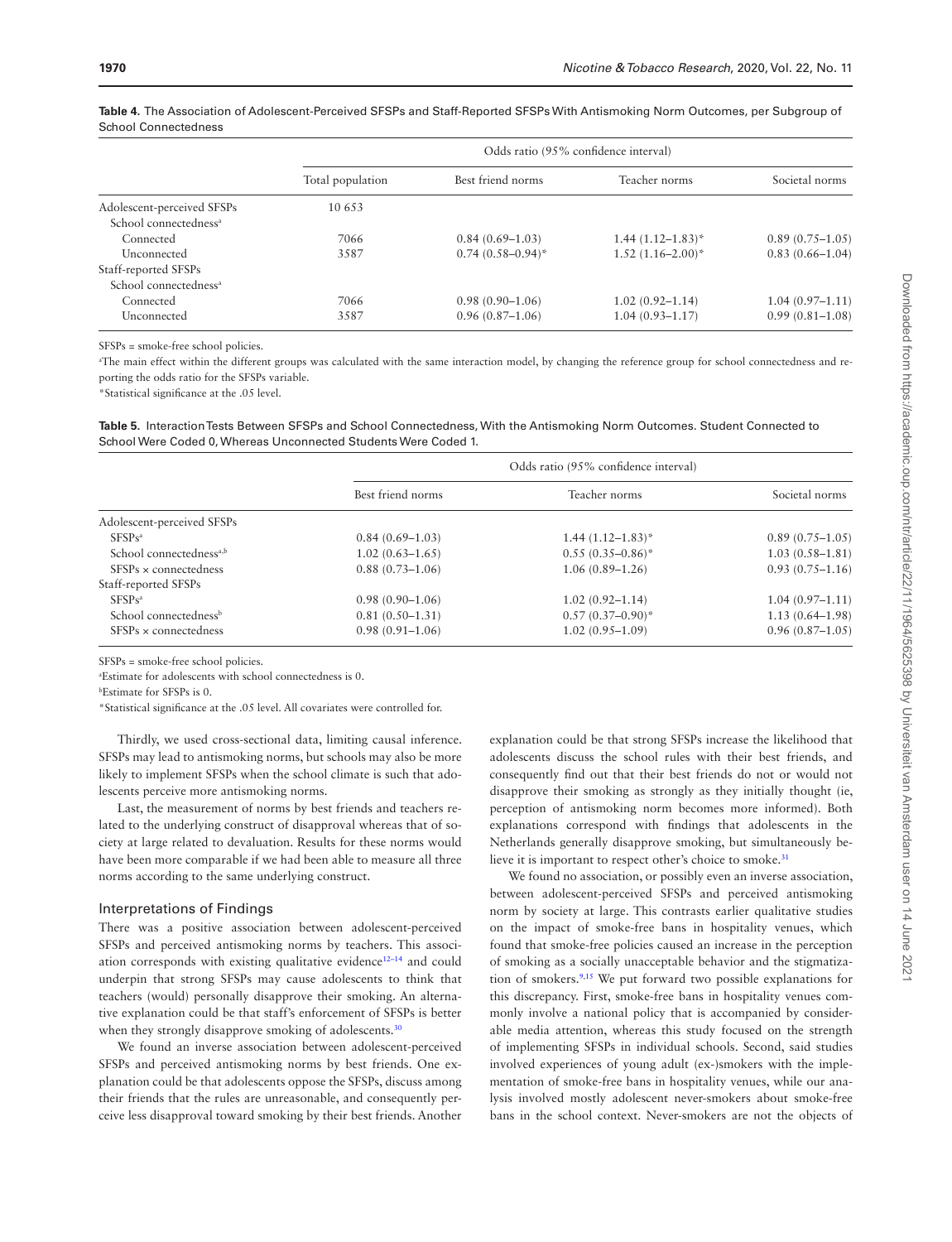stigmatization and may therefore respond differently to smoke-free policies.

School connectedness did not moderate the associations between SFSPs and antismoking norms. This contradicts our expectation that unconnected adolescents, when compared with connected adolescents, would show a lower increase in perceived antismoking norms in response to SFSPs. The most likely explanation is that school connectedness has such a strong main effect on adolescents' perception of antismoking norms by others (see [Table 3\)](#page-6-0) that SFSPs do not influence this relationship. Possibly, moderation of school connectedness would have been found for adolescents' aligning of their own norms with those held by the school (eg, "I (would) disapprove the smoking of teachers"), but unfortunately, we only had data about adolescents' perception of disapproval by others.

Staff-reported SFSPs, in contrast to adolescent-perceived SFSPs, was not associated with any of the antismoking norms. An explanation for this difference could be that the adolescent perspective takes better account of the actual SFSPs implementation (eg, enforcement, communication). This explanation, however, contrasts recent findings that staff-reported SFSPs associate more strongly with adolescents' smoking-related beliefs than adolescent-perceived SFSPs.[4](#page-8-2) We therefore think it is important to study what both perspectives precisely measure to help understand our findings as well as the findings of previous studies that report on both measurements separately[.25](#page-9-1),[26,](#page-9-2)[29](#page-9-5)

A recent literature review suggested that SFSPs may cause adolescents to perceive stronger antismoking norms, which may subsequently decrease adolescent smoking behavior.<sup>5</sup> However, we found that SFSPs were not clearly associated with adolescents' increased perception of antismoking norms, only with increased antismoking norms by teachers. We even found potential adverse influences of SFSPs on the perception of antismoking norms by best friends, which are known to have a strong influence on risk-taking behavior during adolescence.<sup>32,[33](#page-9-9)</sup> It, therefore, remains uncertain whether SFSPs contribute to decreasing adolescent smoking behavior through increasing adolescents' perception of antismoking norms. This should by no means be interpreted as evidence that SFSPs are ineffective in decreasing adolescent smoking behavior because antismoking social norms merely represent one of the potential mechanisms connecting SFSPs and smoking.<sup>5</sup>

#### **Conclusion**

Smoke-free school policies associated with adolescents' perception of more antismoking by teachers, but concurrently associated with the perception of less antismoking norms by best friends. We, therefore, consider that it is important to complement SFSPs with programs that specifically target antismoking norms in adolescent peer groups.

#### **Supplementary Material**

Supplementary data are available at *Nicotine and Tobacco Research* online.

#### **Funding**

This study is part of the SILNE-R project, which is supported by the European Union's Horizon 2020 research and innovation program, under grant agreement 635056.

#### **Declaration of Interests**

*The authors declare that they have no conflict of interest.*

#### **References**

- <span id="page-8-0"></span>1. Galanti MR, Coppo A, Jonsson E, Bremberg S, Faggiano F. Anti-tobacco policy in schools: upcoming preventive strategy or prevention myth? A review of 31 studies. *Tob Control.* 2014;23(4):295–301.
- <span id="page-8-1"></span>2. Poulin CC. School smoking bans: do they help/do they harm? *Drug Alcohol Rev.* 2007;26(6):615–624.
- 3. Wiium N, Wold B. Family and school influences on adolescent smoking behaviour. *Health Educ*. 2006;106(6):465–479.
- <span id="page-8-2"></span>4. Schreuders M, Kuipers MA, Mlinarić M, et al. The association between smoke-free school policies and adolescents' anti-smoking beliefs: moderation by family smoking norms. *Drug Alcohol Depend.* 2019;204:107521.
- <span id="page-8-3"></span>5. Schreuders M, Nuyts PAW, van den Putte B, Kunst AE. Understanding the impact of school tobacco policies on adolescent smoking behaviour: a realist review. *Soc Sci Med.* 2017;183:19–27.
- <span id="page-8-4"></span>6. Trinidad DR, Gilpin EA, Pierce JP. Compliance and support for smoke-free school policies. *Health Educ Res.* 2005;20(4):466–475.
- <span id="page-8-5"></span>7. Simons-Morton BG, Farhat T. Recent findings on peer group influences on adolescent smoking. *J Prim Prev.* 2010;31(4):191–208.
- <span id="page-8-6"></span>8. Frohlich KL, Mykhalovskiy E, Poland BD, Haines-Saah R, Johnson J. Creating the socially marginalised youth smoker: the role of tobacco control. *Sociol Health Illn.* 2012;34(7):978–993.
- <span id="page-8-11"></span>9. Ritchie D, Amos A, Martin C. "But it just has that sort of feel about it, a leper" – stigma, smoke-free legislation and public health. *Nicotine Tob Res.* 2010;12(6):622–629.
- <span id="page-8-7"></span>10. Stuber J, Galea S, Link BG. Smoking and the emergence of a stigmatized social status. *Soc Sci Med.* 2008;67(3):420–430.
- <span id="page-8-8"></span>11. Schreuders M, Klompmaker L, van den Putte B, Kunst AE. Adolescent smoking in secondary schools that have implemented smoke-free policies: in-depth exploration of shared smoking patterns. *Int J Environ Res Public Health*. 2019;16(12). pii: E2100.
- <span id="page-8-9"></span>12. Gittelsohn J, Roche KM, Alexander CS, Tassler P. The social context of smoking among African-American and white adolescents in Baltimore City. *Ethn Health.* 2001;6(3–4):211–225.
- 13. Baillie LE, Lovato CY, Taylor E, Rutherford MB, Smith M. The pit and the pendulum: the impact on teen smokers of including a designated smoking area in school tobacco control policy. *Health Educ Res.* 2008;23(6):1008–1015.
- <span id="page-8-10"></span>14. Nilsson M, Emmelin M. "Immortal but frightened"-smoking adolescents' perceptions on smoking uptake and prevention. *BMC Public Health.* 2010;10:776.
- <span id="page-8-12"></span>15. Rooke C, Amos A, Highet G, Hargreaves K. Smoking spaces and practices in pubs, bars and clubs: young adults and the English smokefree legislation. *Health Place.* 2013;19:108–115.
- <span id="page-8-13"></span>16. McNeely CA, Nonnemaker JM, Blum RW. Promoting school connectedness: evidence from the National Longitudinal Study of Adolescent Health. *J Sch Health.* 2002;72(4):138–146.
- <span id="page-8-14"></span>17. Gowing A, Jackson AC. Connecting to school: exploring student and staff understandings of connectedness to school and the factors associated with this process. *Educ Dev Psychol*. 2016;33(1):54–69.
- <span id="page-8-15"></span>18. Bond L, Butler H, Thomas L, et al. Social and school connectedness in early secondary school as predictors of late teenage substance use, mental health, and academic outcomes. *J Adolesc Health.* 2007;40(4):357.e9–357.18.
- 19. Weatherson KA, O'Neill M, Lau EY, Qian W, Leatherdale ST, Faulkner GEJ. The protective effects of school connectedness on substance use and physical activity. *J Adolesc Health.* 2018;63(6):724–731.
- <span id="page-8-16"></span>20. Azagba S, Asbridge M. School connectedness and susceptibility to smoking among adolescents in Canada. *Nicotine Tob Res.* 2013;15(8):1458–1463.
- <span id="page-8-17"></span>21. Catalano RF, Haggerty KP, Oesterle S, Fleming CB, Hawkins JD. The importance of bonding to school for healthy development: findings from the Social Development Research Group. *J Sch Health.* 2004;74(7):252–261.
- <span id="page-8-18"></span>22. Bonell CP, Fletcher A, Jamal F, et al. Theories of how the school environment impacts on student health: systematic review and synthesis. *Health Place.* 2013;24:242–249.
- <span id="page-8-19"></span>23. Lorant V, Soto VE, Alves J, et al. Smoking in school-aged adolescents: design of a social network survey in six European countries. *BMC Res Notes.* 2015;8:91.